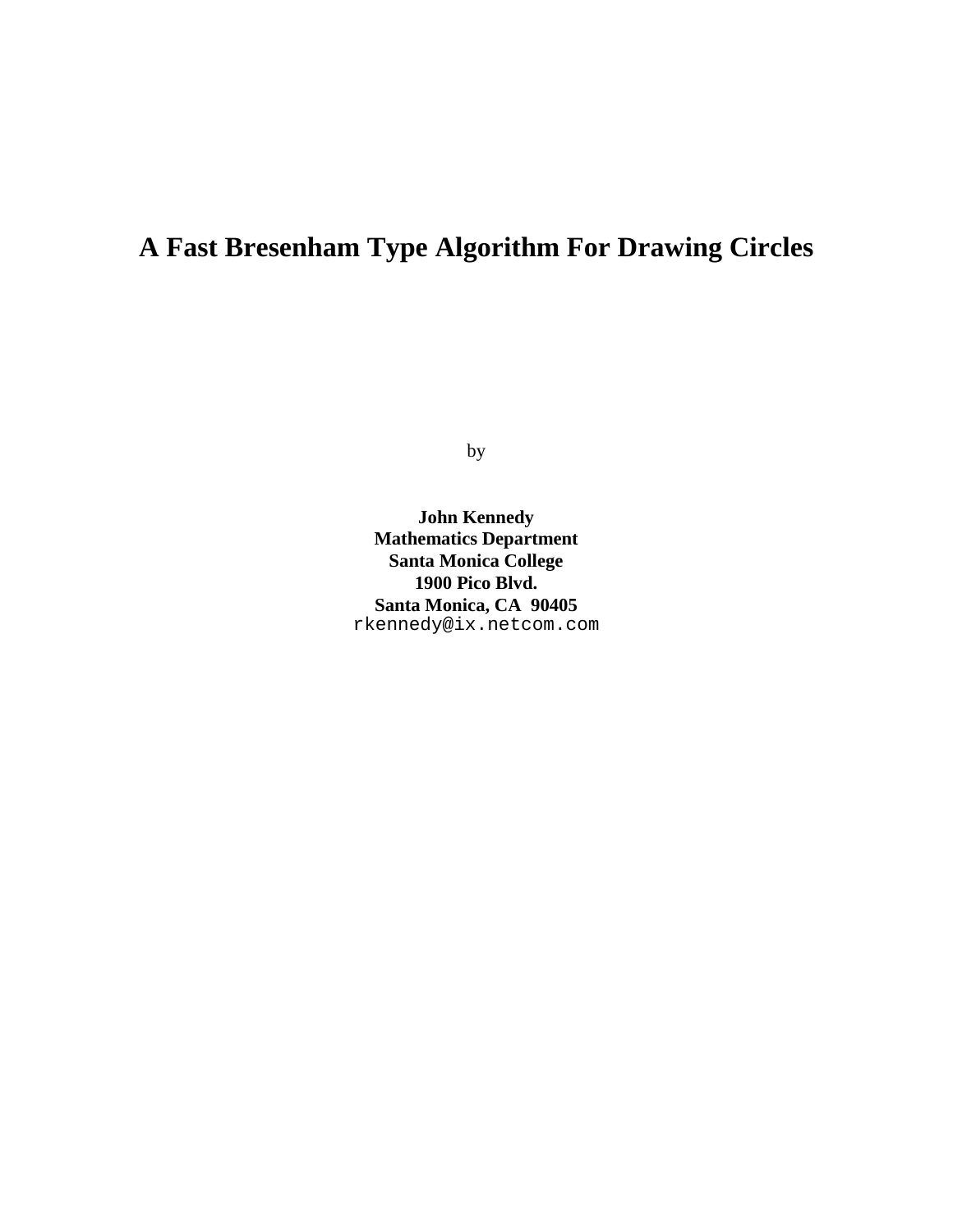## **Fast Circle Drawing**

There is a well-known algorithm for plotting straight lines on a display device or a plotter where the grid over which the line is drawn consists of discrete points or pixels. In working with a lattice of points it is useful to avoid floating point arithmetic. One of the first publications of such a straight-line algorithm was in 1965, by Jack Bresenham who worked for  $I.B.M.$  The main idea in the algorithm is to analyze and manipulate the linear equation so that only integer arithmetic is used in all the calculations. Integer arithmetic has the advantages of speed and precision; working with floating point values requires more time and memory and such values would need to be rounded to integers anyway. In this paper we consider the more difficult problem of approximating the plot of a circle on a grid of discrete pixels, using only integer arithmetic.

Assume  $x^2 + y^2 = r^2$  represents the real variable equation of a circle which is to be plotted using a grid of discrete pixels where each pixel has integer coordinates. There is no loss of generality here since once the points are determined they may be translated relative to any center that is not the origin  $(0, 0)$ .

We will compare errors associated with the  $x$  and  $y$  coordinates of the points that we are plotting. Although we plot points of the form  $P(x_i, y_i)$ , these points usually do not exactly satisfy the circles' defining equation. Assuming  $x_i$  is accurate, the true y-coordinate of P is  $\sqrt{r^2 - x_i^2}$ . We plot  $P(x_i, y_i)$ , but  $Q(x_i, \sqrt{r^2 - x_i^2})$  is the theoretically precise point that is on the circle. The quantity

$$
\sqrt{x_i^2+y_i^2} ~-~ \sqrt{~r^2}
$$

tells how far  $P$  is off the true circle. If this quantity is negative it means  $P$  lies inside the true circle, and if this quantity is positive it means  $P$  is outside the true circle. Of course when this is  $\theta$  (which may be rare but does happen)  $P$  is exactly on the circle.

The expression

$$
\mid x_i^2 \; + \; y_i^2 \; - \; r^2 \mid
$$

is a more practical measure of the error. The absolute value will be needed when it comes to comparing two such errors, and this new quantity avoids calculating square roots which are an expensive (timewise) computer floating point operation. Thus we define a function which we call the  $RadiusError$ which is an error measure for each plotted point.

$$
RadiusError(x_i, y_i) = |x_i^2 + y_i^2 - r^2|
$$

Our plotting strategy is to start with  $x_1 = r$  and  $y_1 = 0$ . In this case,

RadiusError
$$
(x_1, y_1) = |x_1^2 + y_1^2 - r^2| = |r^2 + 0^2 - r^2| = 0
$$

So the first point we plot fits exactly on the true circle.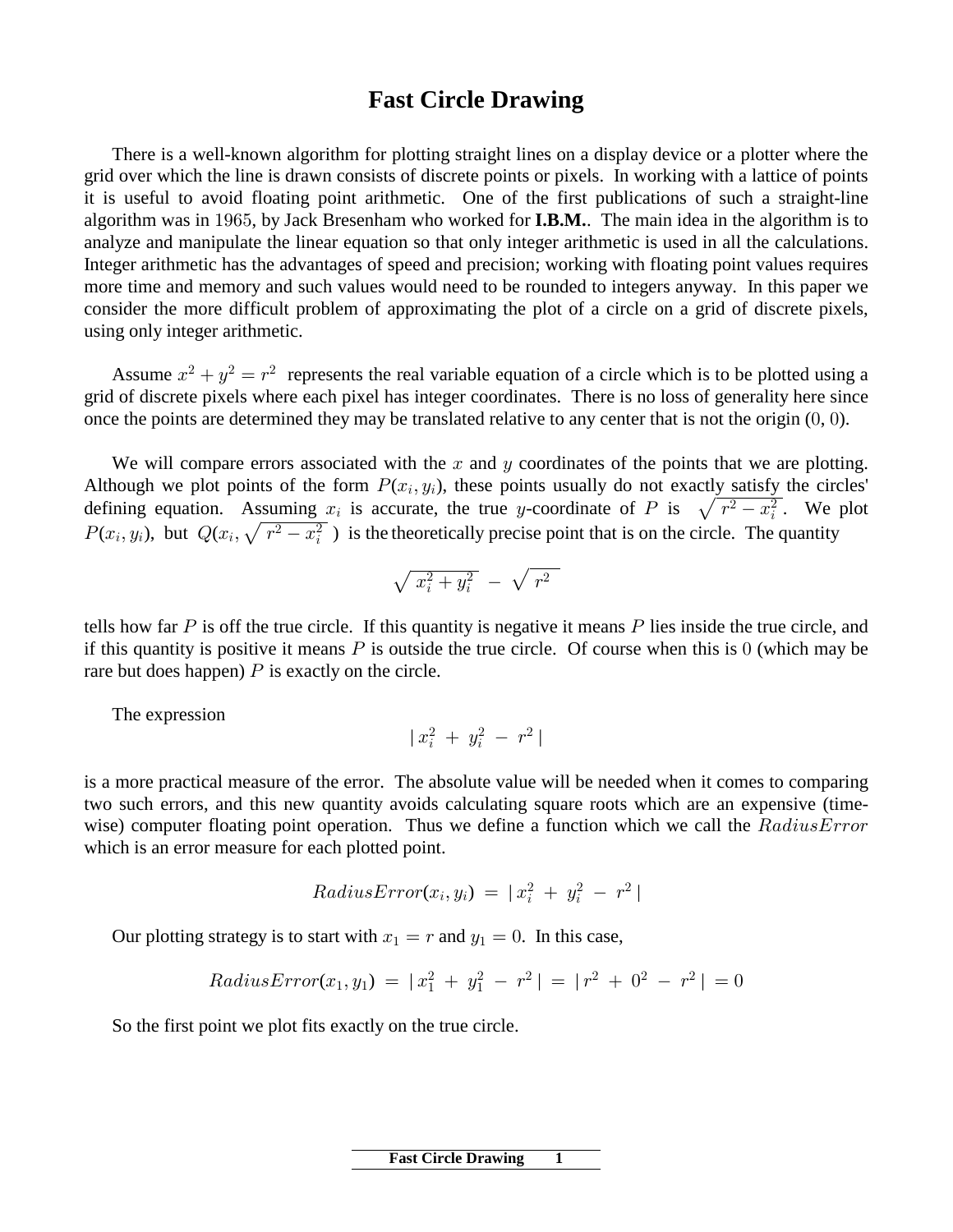We plot our circle in the same order as would be given by the parametric equations  $x = cos(t)$  and  $y = \sin(t)$  in which t starts at 0 and increases. This means the circle is drawn in a counterclockwise direction, starting on the positive horizontal x-axis. On the starting part of the graph the y-coordinates increase or change more rapidly than the  $x$ -coordinates. So at each iteration we decide to always increment  $y$ , but we need to test when we should decrement  $x$ .

$$
y_{i+1} = y_i + 1, \text{ for } i = 1, 2, 3, \dots
$$

Depending on the result of our test for when to decrease x, we will have  $x_{i+1} = x_i$  if the test fails, or  $x_{i+1} = x_i - 1$  if the test succeeds.

Our decision as to when to decrease x is based on the comparison of the two values,

 $RadiusError(x_i - 1, y_i + 1)$  and  $RadiusError(x_i, y_i + 1)$ 

Then we choose either  $x_i - 1$  or  $x_i$  as our new x-coordinate depending on which of the two  $RadiusError$  values is the smallest.

In any event, we need to know how the function  $RadiusError(x_i, y_i)$  changes for each possible change in its arguments, i.e, when  $x_i$  decreases and  $y_i$  increases. In other words, we do not need to calculate  $RadiusError$  anew for each next point, if we just keep track of how the value changes as the arguments change.

If you just plotted the point  $P(x_i, y_i)$ , you would next be considering plotting either  $P(x_i-1, y_i+1)$  or  $P(x_i, y_i+1)$  and you would base your decision of which point to plot after comparing  $RadiusError(x_i - 1, y_i + 1)$  and  $RadiusError(x_i, y_i + 1)$ .

RadiusError
$$
(x_i - 1, y_i + 1) = |(x_i - 1)^2 + (y_i + 1)^2 - r^2|
$$
  
=  $|x_i^2 - 2x_i + 1 + y_i^2 + 2y_i + 1 - r^2|$   
=  $|x_i^2 + y_i^2 - r^2 + (1 - 2x_i) + (2y_i + 1)|$ 

The alternative is to plot  $P(x_i, y_i + 1)$ . The error at this point is given by:

Radius
$$
Error(x_i, y_i + 1) = |x_i^2 + (y_i + 1)^2 - r^2|
$$

$$
= |x_i^2 + y_i^2 + 2y_i + 1 - r^2|
$$

$$
= |x_i^2 + y_i^2 - r^2 + (2y_i + 1)|
$$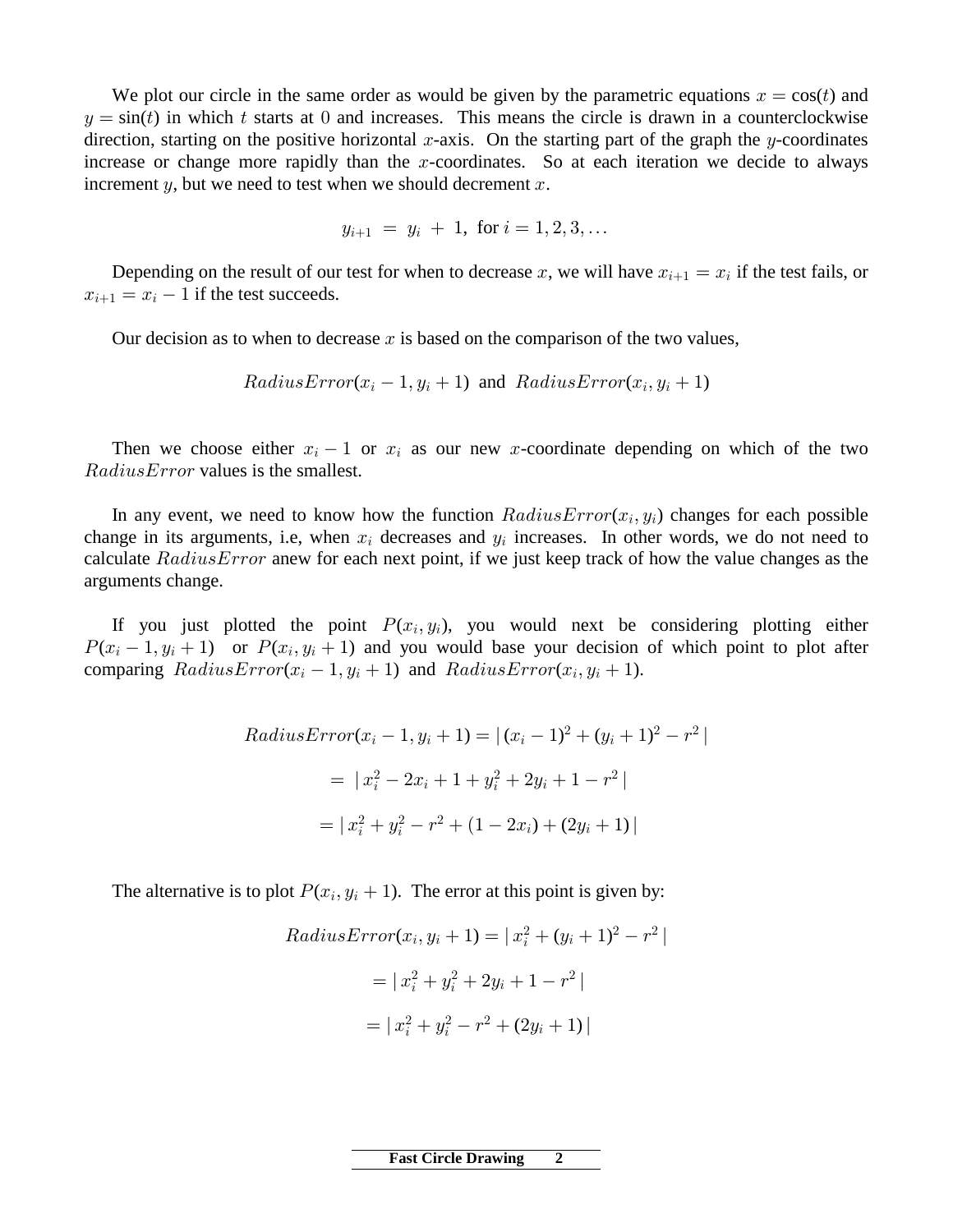Next we analyze and try to simplify the inequality:

$$
RadiusError(x_i-1, y_i+1) < RadiusError(x_i, y_i+1)
$$

This inequality holds if and only if

$$
|x_i^2 + y_i^2 - r^2 + (1 - 2x_i) + (2y_i + 1)| < |x_i^2 + y_i^2 - r^2 + (2y_i + 1)|
$$

if and only if

$$
\sqrt{\left\{\,\left[\,x_i^2 + y_i^2 - r^2 + (\,2 y_i + 1\,)\,\right] \,+\, (\,1 - 2 x_i\,)\,\right\}^2} \,\,<\,\, \sqrt{\,\left[x_i^2 + y_i^2 - r^2 + (\,2 y_i + 1\,)\,\right]^2}
$$

## if and only if

$$
\left\{ \left[ \, x_i^2 + y_i^2 - r^2 + (2y_i + 1) \, \right] \, + \, (1 - 2x_i) \, \right\}^2 < \left[ \, x_i^2 + y_i^2 - r^2 + (2y_i + 1) \, \right]^2
$$

if and only if

$$
\begin{aligned} \left[ \; x_i^2 + y_i^2 - r^2 + (2y_i + 1) \; \right]^2 + \; & 2 \cdot \left[ \; x_i^2 + y_i^2 - r^2 + (2y_i + 1) \; \right] \cdot (1 - 2x_i) + (1 - 2x_i)^2 \\ &< \; \left[ \; x_i^2 + y_i^2 - r^2 + (2y_i + 1) \; \right]^2 \end{aligned}
$$

if and only if

$$
2\cdot [\ x_i^2 + y_i^2 - r^2 + (2y_i + 1)]\cdot (1-2x_i) + (1-2x_i)^2\ <\ 0
$$

if and only if

$$
2\cdot [x_i^2+y_i^2-r^2+(2y_i+1)]+(1-2x_i)>0
$$

In arriving at the last step we assumed the quantity  $(1 - 2x_i)$  is negative so when we divide both sides of the inequality with it, the inequality is reversed.

If  $2 \cdot [x_i^2 + y_i^2 - r^2 + (2y_i + 1)] + (1 - 2x_i) > 0$  then we should decrement x when we plot the next point  $P(x_{i+1}, y_{i+1})$ .

Having performed the above analysis we can begin to see the usefulness of defining three new quantities.

> **Fast Circle Drawing**  $\overline{\mathbf{3}}$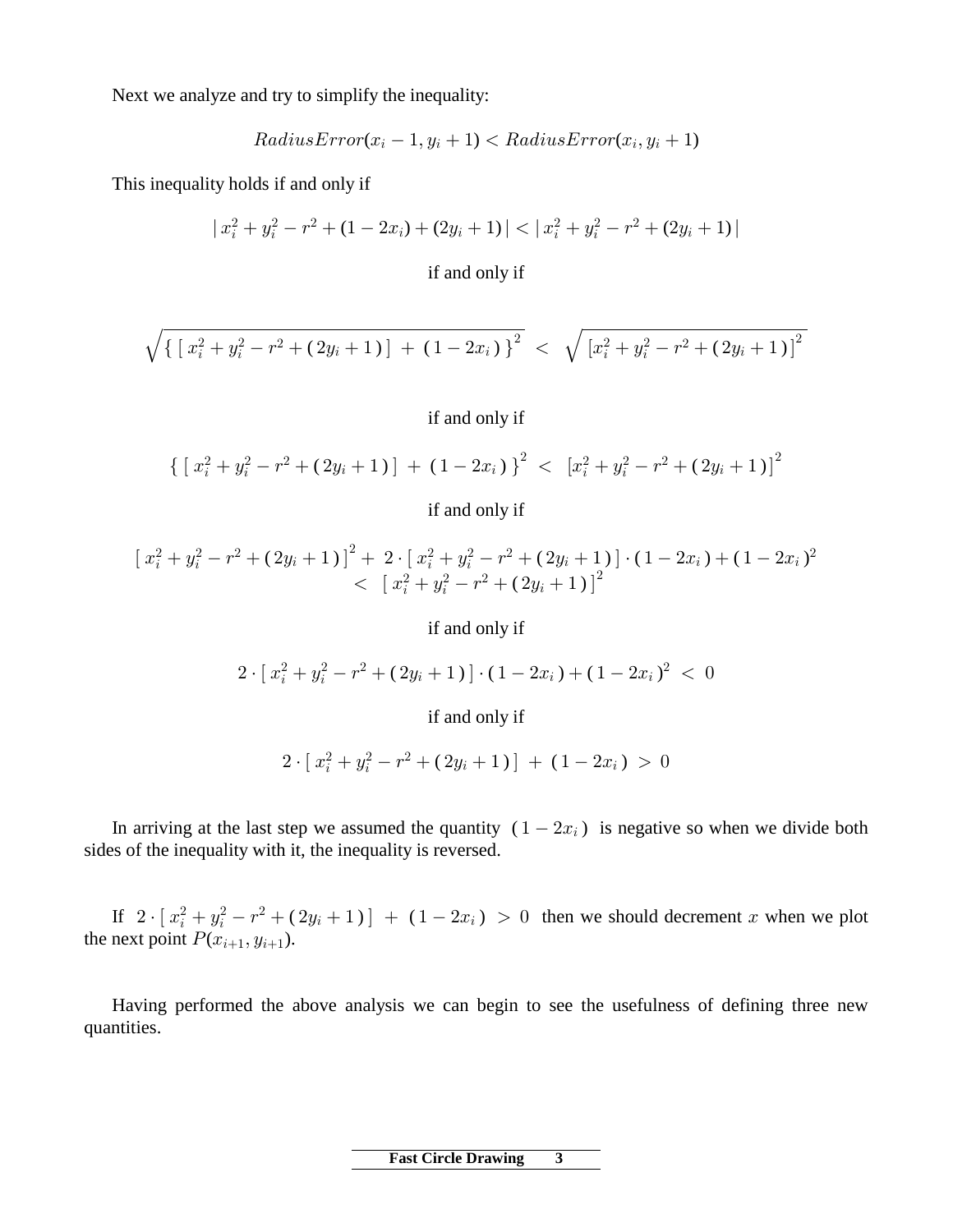$XChange = (1 - 2x_i)$  $YChange = (2y_i + 1)$  $RadiusError = x_i^2 + y_i^2 - r^2$ 

These three quantities may also be calculated recursively (i.e., iteratively). Since when  $x_i$  and  $y_i$ change, they change by  $\pm 1$ , the quantities XChange and YChange always change by exactly  $\pm 2$ . These two quantities are always odd. *XChange* starts counting with the negative number,  $1 - 2r$ , and increases toward 0.  $YChange$  counts odd numbers, starting at 1 and increases as well. The initial *RadiusError* value is 0 since  $x_1 = r$  and  $y_1 = 0$ . During the plotting process *RadiusError* may be positive, or negative, or 0. Thus the program's  $RadiusError$  variable neither needs nor uses the absolute value that was shown earlier.

Now we can give the circle plotting algorithm. Below,  $CX, CY$ , and R refer to the circle's center point coordinates and radius value.

```
procedure PlotCircle(CX, CY, R : longint);
begin
    var X, Y : longint;
         XChange, YChange : longint;
         RadiusError : longint;
   X := R; Y := 0;
   \text{XChange} := 1 - 2 \cdot R; YChange := 1; RadiusError := 0;
   while (X \geq Y) do
       begin
          Plot8CirclePoints(X,Y); {subroutine appears below}
          inc(Y);
          inc(RadiusError, YChange);
          inc(YChange,2);
          if ( 2*RadiusError + XChange > 0 ) then
             begin
                dec(X);
                inc(RadiusError, XChange);
                inc(XChange,2)
             end
       end
```
**end; {procedure PlotCircle}**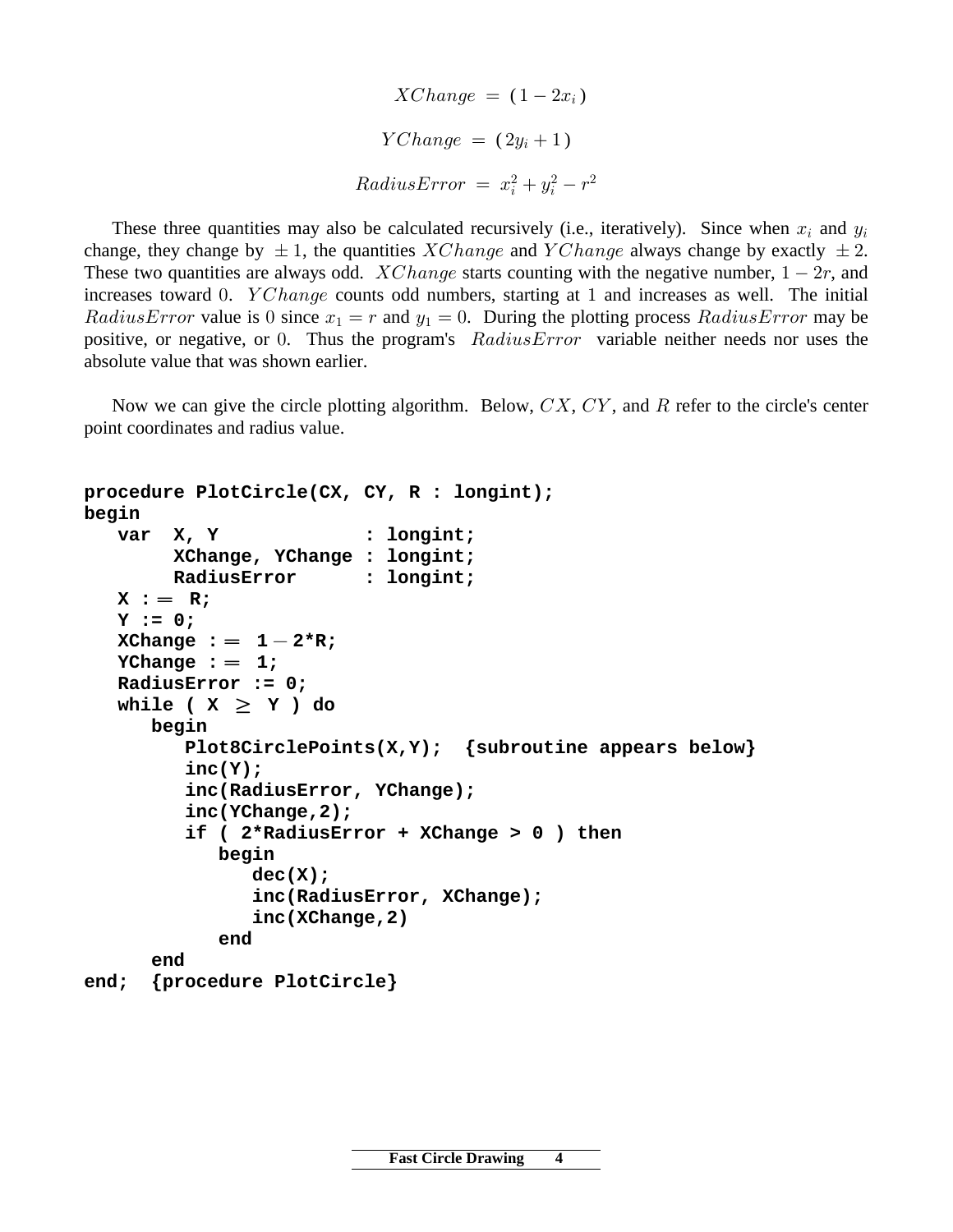Due to the circle's symmetry, we need only calculate points in the first  $45^{\circ}$  of the circle. Thus in the above code the main while loop terminates when  $Y$  first becomes larger than  $X$ . The subroutine called  $Plot 8Circle Points$  takes advantage of the symmetry. We only calculate the points in the first  $45^{\degree}$ , but for each such point we actually plot 7 other related points at the same time as indicated in the figure below. The  $PlotsCirclePoints$  subroutine would normally be defined inside the above  $PlotCircle$ procedure. Also note that  $CX$  and  $CY$  refer to the circle's center point.

The 8 numbered regions in the figure below result after dividing each quadrant into two parts. These regions may be called octants, which like quadrants are numbered in a counterclockwise direction, with octant 1 just above the positive  $x$ -axis.

```
procedure Plot8CirclePoints(X,Y : longint);
begin
   PutPixel(CX+X, CY+Y); {point in octant 1}
  PutPixel(CX-X, CY+Y); {point in octant 4}
  PutPixel(CX-X, CY-Y); {point in octant 5}
  PutPixel(CX+X, CY-Y); {point in octant 8}
   PutPixel(CX+Y, CY+X); {point in octant 2}
  PutPixel(CX-Y, CY+X); {point in octant 3}
  PutPixel(CX-Y, CY-X); {point in octant 6}
  PutPixel(CX+Y, CY-X) {point in octant 7}
end; {procedure Plot8CirclePoints}
```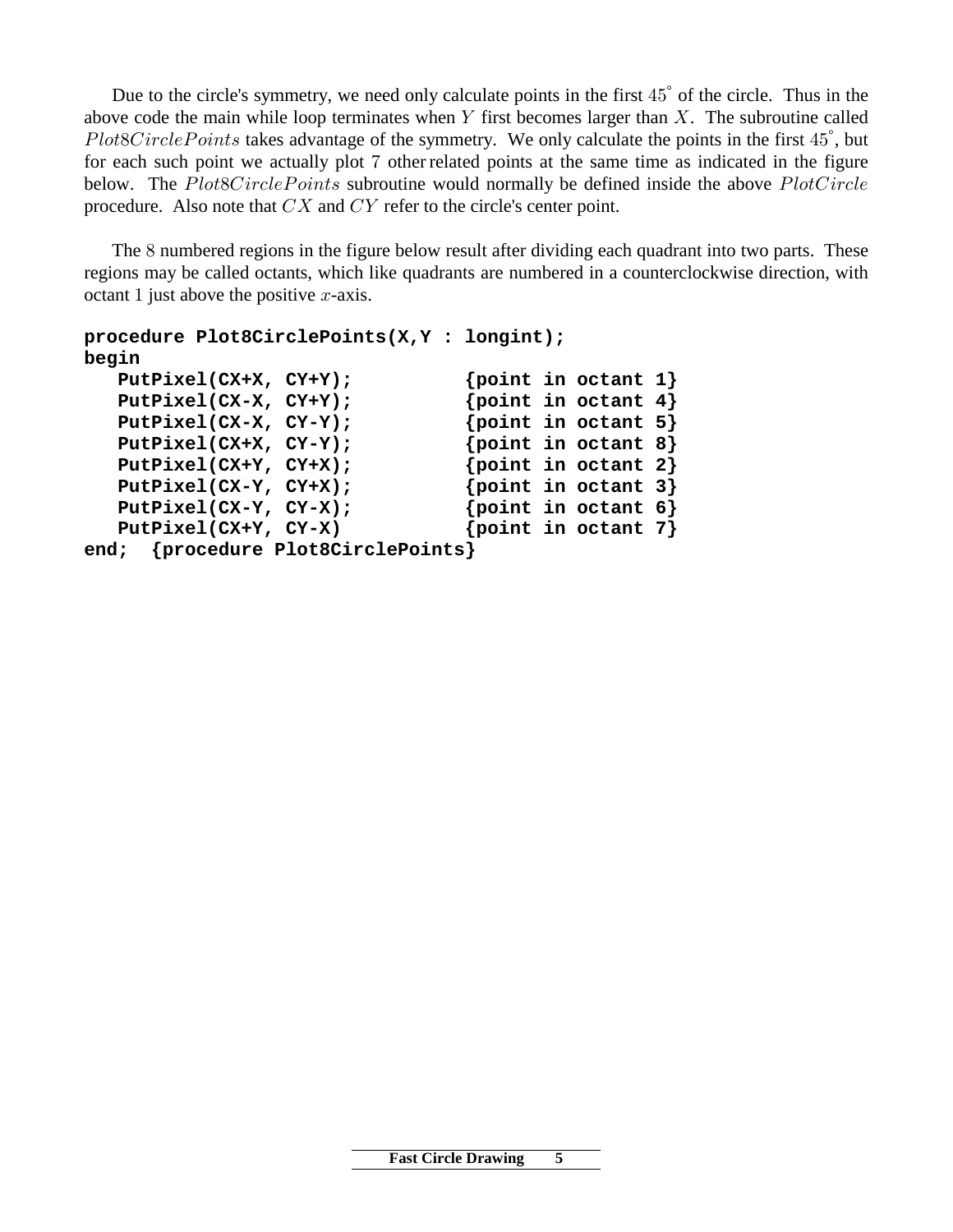

 *Figure 1. The 8 symmetric octants of a circle. Only octant #1 points are calculated.*